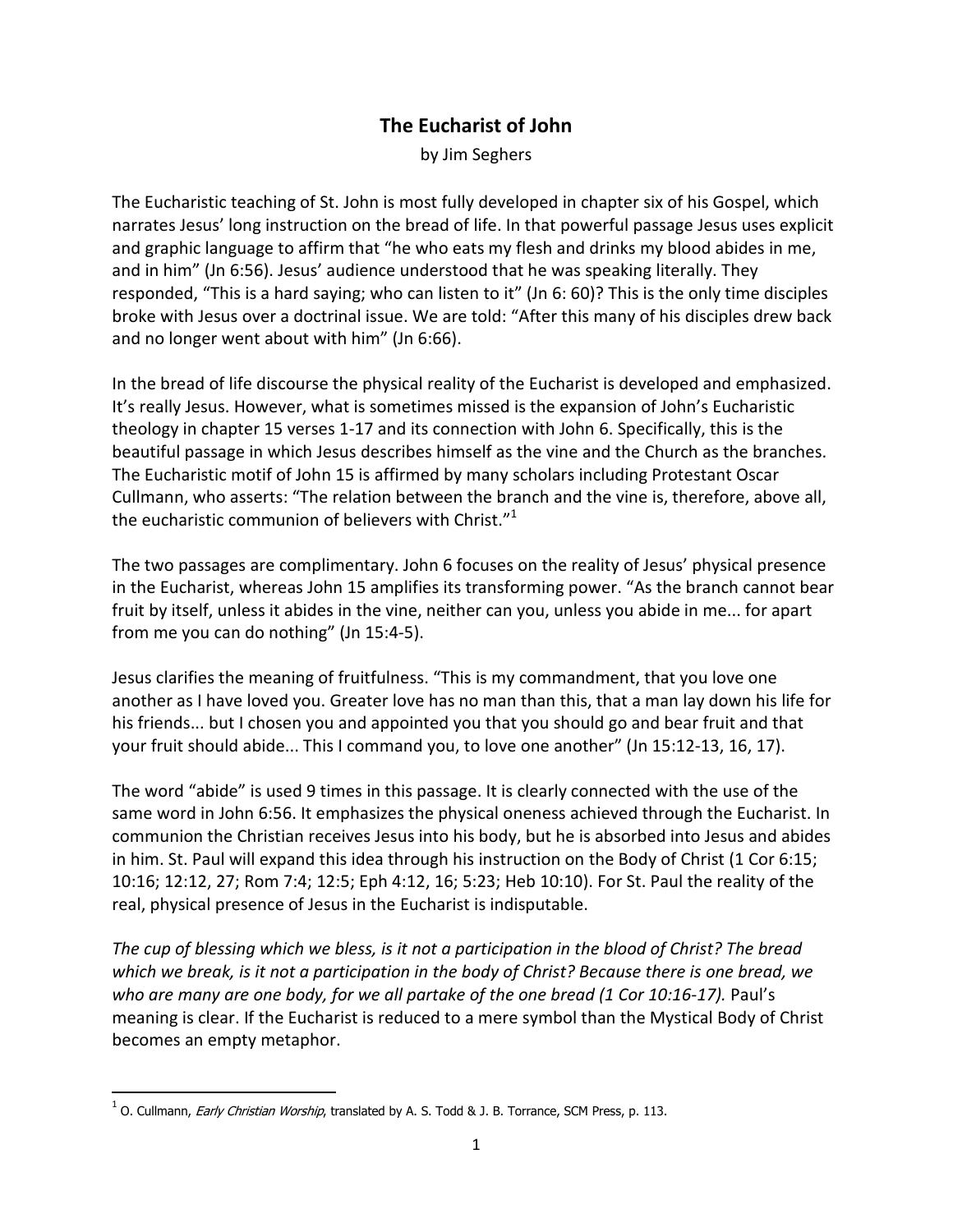In addition to the "abide" language which connects John 6 and 15 the parallel is reinforced by Jesus' *egó eimi* (I am) statements, "I am the true vine" (Jn 15:1, 5), which corresponds to "I am the bread of life" (Jn 6:35). It is also significant that Jesus' discourse in John 15 takes place at the Last Supper where Jesus first uttered the words of institution.

John presents a prefiguring of the Eucharist in the superabundance of the miracle at Cana (Jn 2:6). The amazed steward says to the bridegroom: "But you have kept the good wine until now" (Jn 2:10). In the most profound sense Jesus is the real bridegroom (Jn 3:29). He has indeed kept the best wine until now!

The fruit of the Eucharist is self-sacrificing love. This is the "cup" that Jesus drank to the dregs (Jn 18:11). The power of his transforming presence is beautifully portrayed in the lives of two martyrs, both of whom were instructed by apostles - Ignatius the bishop of Antioch and Polycarp the bishop of Smyrna.

Ignatius was sent to Rome in the company of ten soldiers to be devoured by the beasts. On this journey he wrote seven letters, six to churches and one to Polycarp who he prophetically urged to "stand firm, like an anvil being struck with a hammer"<sup>2</sup>. These letters are important because they affirm the Apostolic Church's belief in the real presence of Jesus in the Eucharist. For example, Ignatius wrote to the Smyrnaeans:

"Note well those who hold heretical opinions about the grace of Jesus Christ which came to us; note how contrary they are to the mind of God... They abstain from the Eucharist and prayer, because they refuse to acknowledge that the Eucharist is the flesh of our Savior Jesus Christ."<sup>3</sup>

In his letter to the Romans Ignatius also demonstrates his understanding of the self-sacrificing transformation of the Eucharist. Notice how he employs Eucharistic language to plea with the Christians in Rome not to prevent his execution. "I implore you: do not be 'unreasonable kind' to me. Let me be food for the wild beasts, through whom I can reach God. I am God's wheat, and I am being ground by the teeth of the wild beasts, that I might prove to be pure bread... Pray to the Lord on my behalf, that through these instruments I might prove to be a sacrifice to  $God."<sup>4</sup>$ 

*The Martyrdom of Polycarp* is wonderfully inspiring. The procouncil urged Polycarp to reject Jesus to avoid being consumed by fire. He replied: "For 86 years I have been his servant, and he has done me no wrong. How can I blaspheme my King who saved me?"<sup>5</sup>

The eyewitness account describes Polycarp's martyrdom as a Eucharistic sacrifice. He appeared "like a splendid ram chosen from a great flock for a sacrifice, a burnt offering prepared and

<u>.</u>

<sup>&</sup>lt;sup>2</sup> J.B. Lightfoot & J.R. Harmer translators, *The Apostolic Fathers* edited by Michael W. Holmes, Baker Book House, p. 116.

 $3$  Ibid., p. 112.

<sup>4</sup> Ibid., p. 103.

<sup>&</sup>lt;sup>5</sup> Ibid., p. 139.